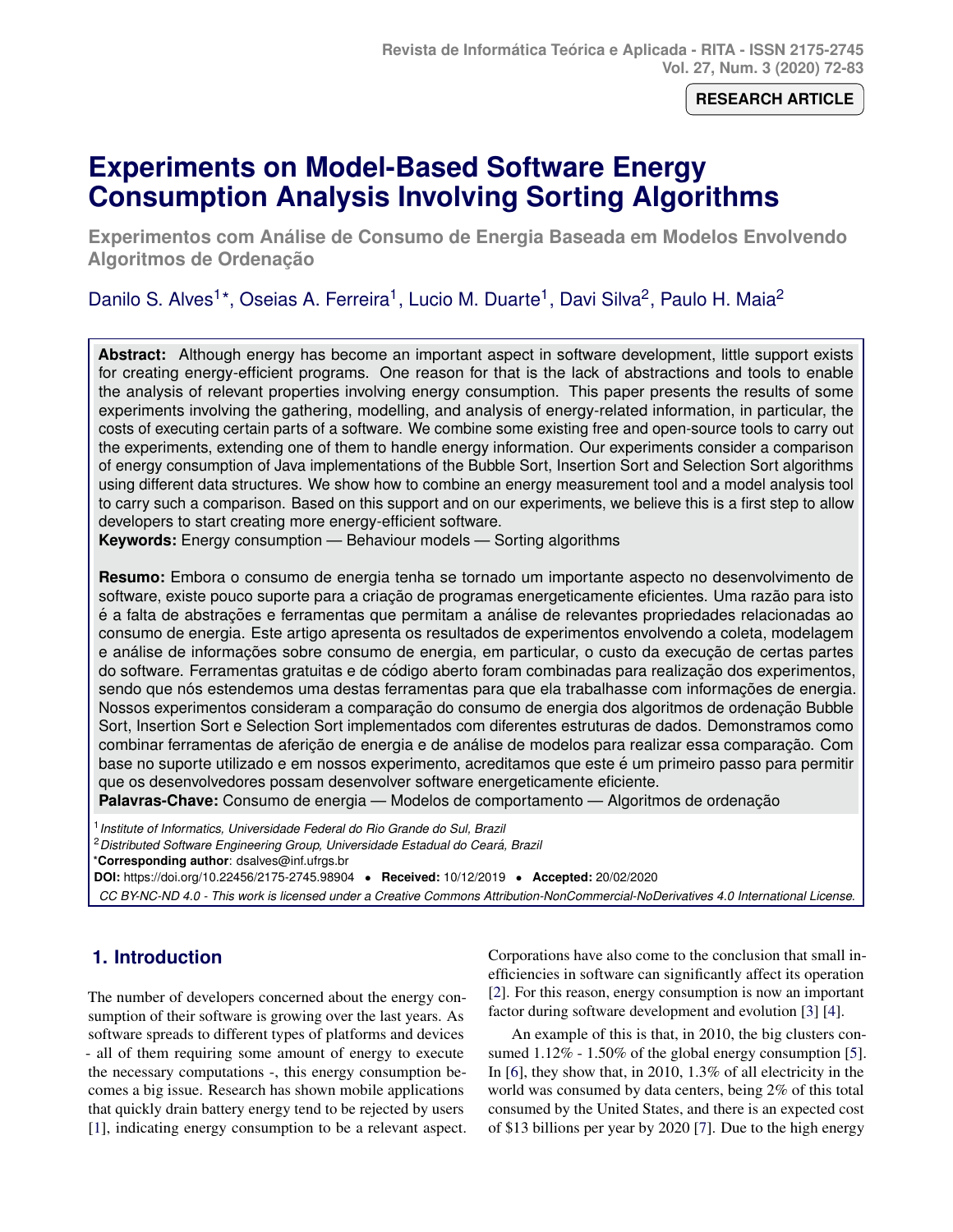consumption of data centers [\[8\]](#page-9-7), some actions have been taken to advance energy efficiency, mainly in hardware and operating systems [\[9\]](#page-9-8) [\[10\]](#page-9-9). Another possibility is to perform power optimisation in software, which is very difficult to happen if developers do not analyse the energy costs while - or before they are devloping their systems [\[11\]](#page-9-10).

It is our belief that energy will continue to increase its importance when comes to software, becoming as important as it already is in hardware design. Hence, we might soon start comparing programs in terms of energy complexity as well as we now do with time and space complexity. As systems grow in scale and complexity, mostly composed by multiple components geographically spread, which rely on power supply to keep running, reducing energy consumption might become one of the most important factors in software design.

Despite the current, and possible future, importance of energy consumption analyses, there is still little support for designing energy-efficient software. In fact, developers find it still unclear how to produce and evolve energy-efficient software [\[2\]](#page-9-1) [\[12\]](#page-9-11) [\[13\]](#page-9-12), mainly due to the absence of combined abstractions and tools to collect and analyse energy consumption. If such support existed, developers could not only identify the costs of executing their software, but also compare different versions in terms of energy consumption and determine possible changes to improve energy efficiency.

In this paper, we investigate a combination of tools to analyse software energy consumption, considering the framework proposed in [\[14\]](#page-9-13). This is a first step towards identifying whether and how current tools could provide the necessary support for developers to understand energy costs associated to their software. We have executed experiments involving Java implementations of sorting algorithms (Insertion Sort, Bubble Sort, and Selection Sort). We work with Java because it is a widely used programming language and also used for the development of web and mobile applications. Carrying out the experiments using sorting algorithms makes it easier for the reader to understand both the software and the experiments. Moreover, sorting is a basic operation in Computing and we use the experiments to analyse the impact of different algorithms and data structures in terms of energy costs.

As our objective is to identify how a developer could more easily obtain information related to energy consumption, we use free and open-source tools. Values of energy costs were collected using jRAPL [\[15\]](#page-9-14) and software behaviour was modelled using Labelled Transitions Systems (LTS) [\[16\]](#page-9-15). We take advantage of the open-source characteristic of the LoTuS tool [\[17\]](#page-9-16), which supports models described as LTS and analyses on these models, to extend this tool to enable modelling and analysis based on energy costs associated to code elements. LoTuS, in this extended version, allows a user to graphically construct the model and assign energy costs to its transitions, which makes it easier to build and analyse LTS models with energy information.

The main idea behind our experiments was to evaluate the difficulties and limitations of existing support, whilst demon-

strating how it is possible to obtain energy-related information that can be useful to a software developer, if tools are correctly combined and/or extended. Our ultimate goal was to identify whether it is possible to provide the necessary support for developing energy-efficient software. This goal includes the possibility of providing recommendations concerning modifications in the code that could improve efficiency, without affecting the original semantics of the program.

This paper contains the following parts: Section [2](#page-1-0) presents some background information; Section [3](#page-2-0) describes the experiments and the tool support used; Section [4](#page-5-0) discusses some related work; and Section [5](#page-8-0) contains the conclusions and possible future work.

# <span id="page-1-0"></span>**2. Background**

In this section, we present some basic ideas related to energy consumption evaluation. Following the framework proposed in [\[14\]](#page-9-13), we divide this background section in the steps described as necessary for a developer to analyse their software energy consumption.

#### **2.1 Collecting Energy Information**

Software energy efficiency has gained the attention of the research community [\[1\]](#page-9-0) [\[2\]](#page-9-1) [\[15\]](#page-9-14) [\[18\]](#page-9-17). The first step to make any analysis about the energy costs of executing a software is to collect such information. Collecting energy information refers to executing the software using some method to obtain energy costs as the code runs.

There are some available tools to collect energy information about performed operations, which allow the measurement of energy costs associated to code locations. It can be done using tools such as Gem5 [\[19\]](#page-9-18) and McPAT [\[20\]](#page-9-19), or jRAPL [\[15\]](#page-9-14). Whereas McPAT and Gem5 use abstractions to obtain estimates of energy information, simulating an execution, jRAPL allows the annotation of source code with methods to collect energy information, so that the user can select which parts of the code should be monitored for energy usage. However, jRAPL only works with some types of architectures and just with Java programs.

Whatever tool is used, collecting energy consumption information involves either running some simulations or executing the program a number of times to obtain a more precise cost information. Moreover, developers still need to understand how such tools can be used to increase energy efficiency and how the identified hotspots affect the overall energy consumption of their software.

#### **2.2 Modelling Energy**

A behaviour model is an abstraction used to describe the expected behaviour of a system. Using behaviour models, several types of analyses can be carried out, such as validation and verification of properties. These analyses would be very difficult - if not impossible - to execute in the actual system. Moreover, behaviour models can also be used to analyse the impact of changes and provide software documentation.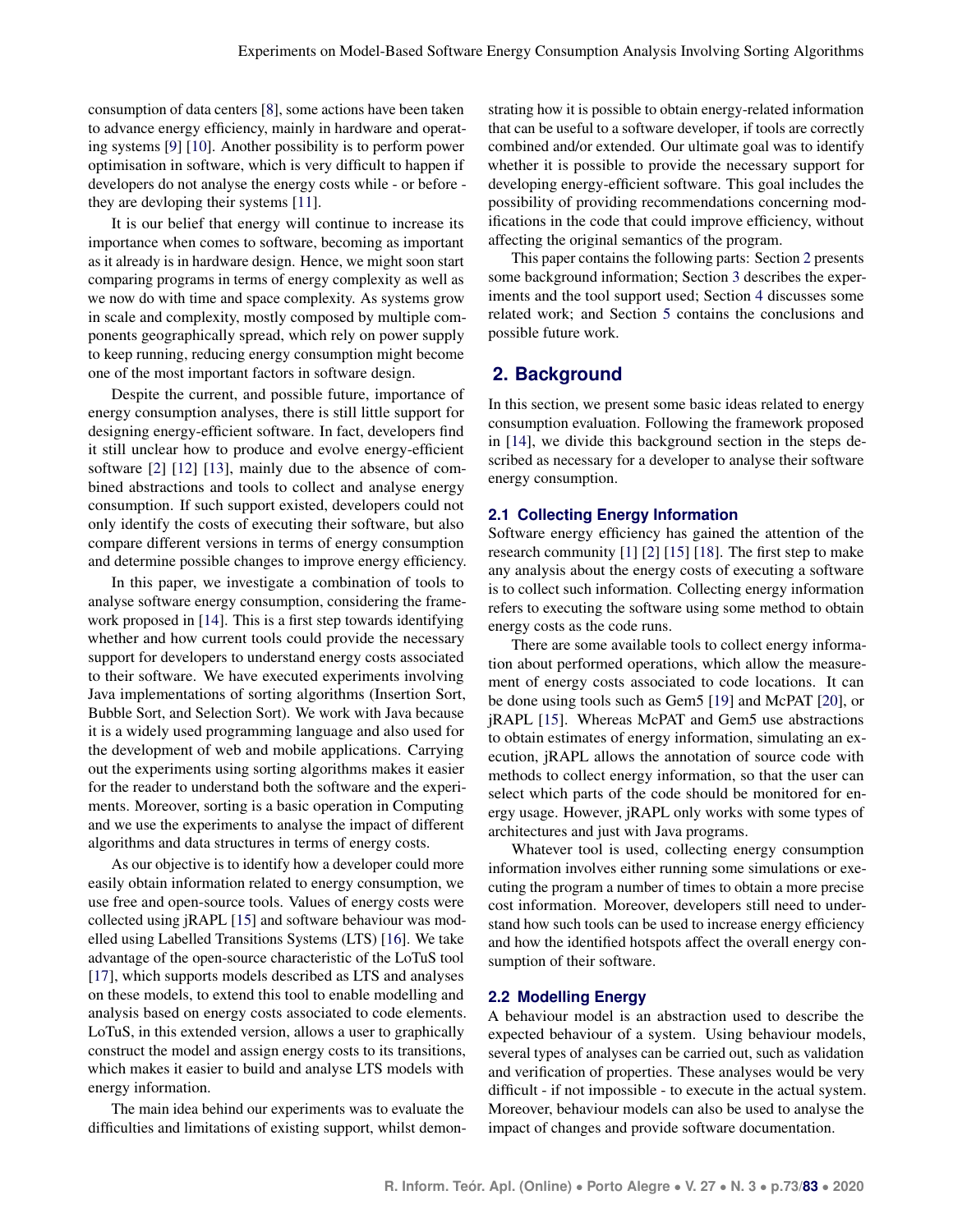Usually, the natural way of modelling behaviours is using finite-state machines. A finite-state machine (FSM) is formed by a set of (abstract) states  $Q = \{q_0, q_1, ..., q_n\}$  that represent sets of possible concrete states of a system, and a set of transitions connecting these states. The combination of states and their transitions indicate the set of valid behaviours. A behaviour is then a path in the FSM, starting in a given state and proceeding through a transition to a next state, then moving to next state, and so on, until the last state of the path is reached. FSM have solid mathematical foundations, which makes them suitable for analysis and automatic verification of properties of systems. Furthermore, they are an intuitive way of describing system behaviour with some level of abstraction, enabling its presentation in a visual way and the analysis of valid and invalid behaviours.

Having data about energy consumption, it can be inserted in a model to be analysed in some available tool. A widely used model based on FSM is Labelled Transition Systems (LTS) [\[16\]](#page-9-15). In an LTS, the behaviour of a system is described by the sequences of actions that it can execute, where actions are defined to the level of abstraction involved, and they can represent method calls, variable assignments, task completion, or some other significant event.

An LTS  $M = (S, s_i, \Sigma, T)$  is then a model where:

- *S* is a finite set of states,
- $s_i \in S$  represents the initial state,
- $\Sigma$  is an alphabet (set of action names), and
- $T \subset S \times \Sigma \times S$  is a transition relation.

Transitions are labelled with the names of actions from the alphabet that trigger a change from the origin state to a destination state. Therefore, given two states  $s_0, s_1 \in S$  and an action  $a \in \Sigma$ , then a transition  $s_0 \stackrel{a}{\rightarrow} s_1$  means that it is possible to go from state  $s_0$  to state  $s_1$  executing action *a*.

A *behaviour* of an LTS *M* is then a finite sequence of actions  $\pi = \langle a_1, ..., a_n \rangle$  such that  $a_1, ..., a_n \in \Sigma$ . The set  $L(M) =$  $\{\pi_1, \pi_2, ...\}$  of all behaviours of *M* is called its *language*. For a state  $s \in S$ ,  $E(s) = \{a \in \Sigma | \exists s' \in S \cdot (s, a, s') \in T\}$  represents the finite set of actions *enabled* in *s*. A path  $\lambda$  =  $\langle s_1, a_1, s_2, a_2, s_3, \ldots \rangle$  is a sequence of alternating states  $s_1, s_2, \ldots$  $\in S$  and actions  $a_1, a_2, \dots \in \Sigma$  labelling transitions connecting these states, such that, for  $i \geq 1$ , for every transition  $t = (s_i, a, s_{i+1})$  composing  $\lambda, t \in T$ . A path always starts and - if finite - ends with a state.

To model energy costs using an LTS, we add cost values to transition labels, thus associating each cost to an action. In this context, therefore, an action can be any code element to which we would like to associate an energy cost. Hence, a path in this energy-labelled model is a sequence of code elements and their respective costs, where the total cost of a path is the sum of the costs of each element composing this path. Representing energy in a behaviour model enables the application of techniques to find out relevant information that

can collaborate in understanding how software is consuming energy and which parts have been influencing the most. Furthermore, the behaviour model can be used for software documentation, which is important for new versions of systems and for checking how software evolution affects energy consumption.

#### **2.3 Analysing Energy Consumption**

Research such as presented in [\[21\]](#page-9-20) is one example of work on energy consumption analysis. They focus on finding excessive or anomalous energy consumption in software and use a methodology to optimise Java programs and decrease their energy consumption replacing data structures for their more energy-efficient alternatives. However, they do not offer any type of analysis tool, leaving the analysis for the developer, based on the provided information.

In fact, energy-consumption analysis has still little support, what makes it difficult to produce and evolve systems with low energy costs. This happens, essentially, because of the absence of software abstractions and tools [\[2\]](#page-9-1). A way of analysing energy costs is through a behaviour model of the system, as discussed before.

The only available tool supporting some type of cost representation is PRISM [\[22\]](#page-9-21). It supports modelling systems as Markov chains, which is used to model software considering stochastic behaviour. Hence, states represent possible states of the system and transitions are labelled with probabilistic information, indicating the probability of a particular transition occur. PRISM also supports the definition of transition/state costs/rewards, which could be used to model energy costs. With this information, questions about accumulated energy costs can be asked using a probabilistic temporal logic and a probabilistic model checker. However, modelling is not visual and analyses using PRISM can only refer to states or accumulated values for a certain path in a Markov chain. Important questions regarding comparisons between different executions (i.e., paths) cannot be asked.

In [\[14\]](#page-9-13) they propose a model-based framework for analysing software energy consumption through the verification of energybased properties, thus providing a novel approach for the development and evolution of energy-efficient software. The work uses an LTS for representing the system behaviour and its energy costs. As an LTS is a graph-like structure, graphbased algorithms can be used to calculate accumulated costs of paths and determine the most/least costly path (i.e., software behaviour).

<span id="page-2-0"></span>We have extended an LTS-analysis tool called LoTuS [\[17\]](#page-9-16) to allow the inclusion of energy cost information as part of transition labels and implemented analysis algorithms to support answering relevant questions about software energy behaviour. LoTuS is an open-source tool that allows graphical modelling of software behaviour using LTS, providing a dragand-drop GUI to create models.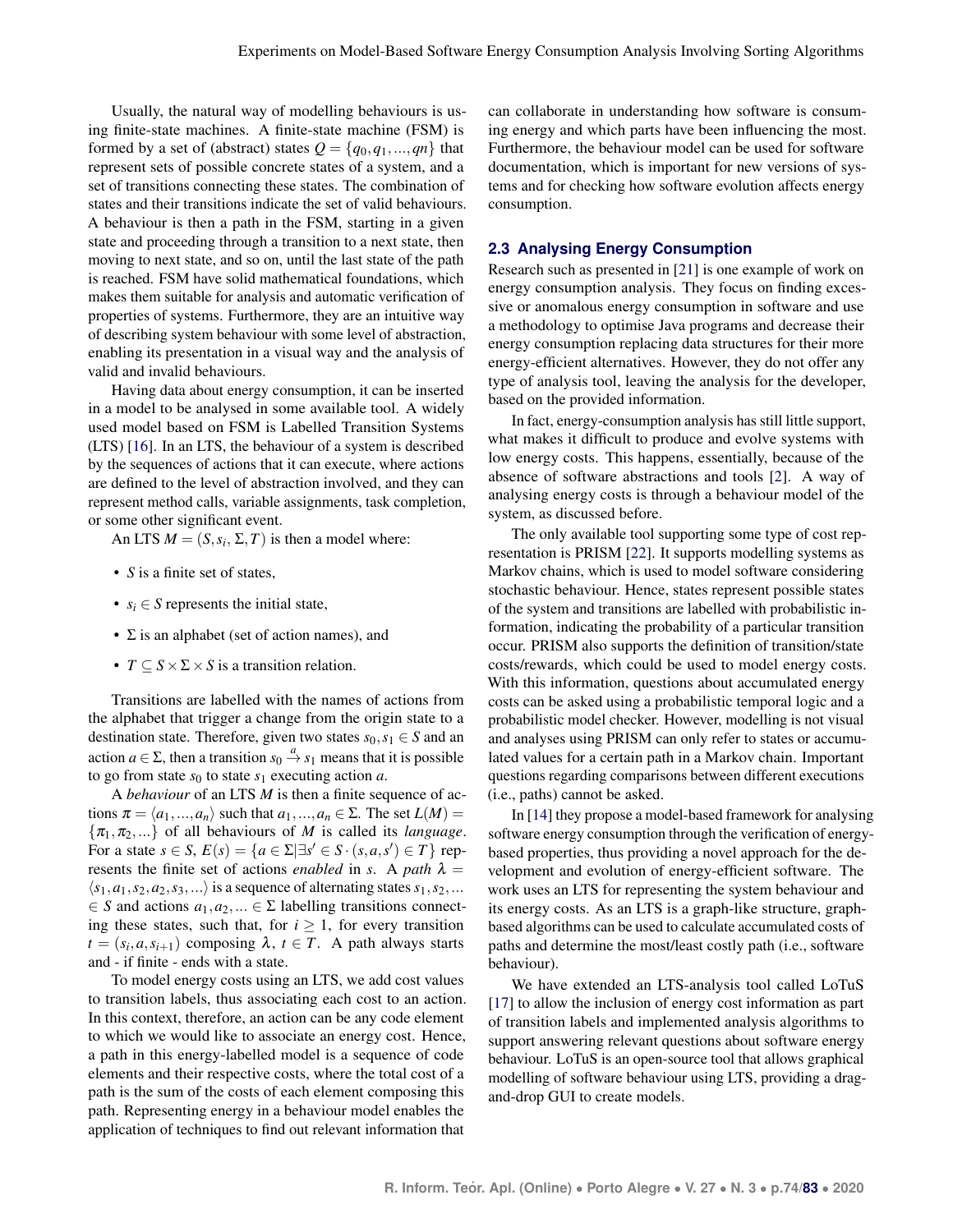# **3. Experiments and Results**

In this section, we describe the methodology employed to perform the experimentation phase, the obtained results and a discussion about the experiments.

## **3.1 Methodology**

The methodology applied to realise the experiments consisted on an instanciation of the framework proposed in [\[14\]](#page-9-13), which is composed of four phases, described as follows:

- In the first phase, a behaviour model is created represented by an LTS. Model construction can be carried out manually, using the knowledge of the user about the software under analysis, or through a model extraction approach, such as demonstrated in [\[23\]](#page-9-22). In our experiments, we built the models by hand, based on the source code;
- The second phase consists in measuring the energy consumption in specific parts of the software under analysis. For this, we used the jRAPL library, which allows the measurement of energy consumption based on annotations in the source code. Using these annotations, it is possible to select which parts of the code are to be monitored for energy costs;
- At this point, it is possible to compose the software behaviour model with the energy information collected in the previous phase. This annotation of energy costs can be included automatically, i.e., using a script or an intermediate method that maps the source code to the behaviour model, or manually by the user after performing the measurements. At the end of this phase, we finally obtain an annotated LTS, where an energy cost is associated to each system transition. After this, we have basically a graph structure (states and transitions) with weights (energy costs) and graph-theory concepts and algorithms can be applied;
- Finally, with the energy-annotated model produced in the previous phase, it is possible to analyse some properties about energy consumption of the software, such as the ones proposed in [\[14\]](#page-9-13).

The annotations in the source code were included as demonstrated in Algorithm [1](#page-4-0) to make it possible to collect energy information. After selecting the parts of code that would be analysed, annotations were inserted before and after these parts to capture the values about the energy consumption at this point of the execution. After that, the energy cost of each annotated part would be the result of subtracting the values collected after executing that part from those values collected before the execution of the monitored part.Associating each annotated part to a model transition, we could add these values to the model.

For the experiments performed in this work, counters were included in each monitored part of the source code to obtain

the average energy consumption value for these parts knowing the number of times that part was executed (see Algorithm [1.](#page-4-0) In case of control structures (loops and decisions) inside other control structures, the intern structure cost was subtracted from the external structure cost to obtain only the consumption of the analysed code transition and to represent this cost in the model correctly. With this, it was possible to travel in the behaviour model accumulating the costs to have the energy consumption of the whole path traversed.

# **3.2 Results**

In this section, we describe the results of our experiments. We used the extended version of LoTuS to graphically specify the behaviour model, whereas energy-consumption measurement was obtained using jRAPL.

The experiments<sup>[1](#page-0-0)</sup> consisted on analysing the impact of different storage structures in the Bubble Sort, Insertion Sort and Selection Sort algorithms, which were chosen because they consume significant energy values of energy when compared with other sorting algorithms, as demonstrated in [\[24\]](#page-9-23). Moreover, these algorithms have the worst complexity order among the most popular sorting algorithms. On top of all that, sorting algorithms are well-known and, thus, make it easier to understand the experiments and their results.

The algorithms were implemented to sort values stored in a Vector, in an ArrayList and in a LinkedList. They receive as input a parameter  $n$ , which consists of the number of elements that will be sorted, and a parameter *type*, which indicates the type of the data structure to be used. The values were stored in reverse order, to force the worst complexity case and maximise the energy consumption to obtain considerable results. The experiments were performed with *n* being 1500 and, as known, the sorting algorithms involved in this experiments have complexity  $O(n^2)$ , and added to the impact of energy measurement annotations, a long time of execution was required to collect significant results. To perform the experimental phase, the extended LoTuS tool has been used to include the possibility of representing costs in transitions and enable analyses about these costs, such as the cost of travelling a given path. The experiments were carried out using a PC with processor Core i5 3 GHz, with 16 GB of RAM running only the experiments and the Linux kernel base processes.

The LTS models presented in figures [1,](#page-5-1) [2](#page-6-0) and [3](#page-7-0) represent the behaviour models of Bubble Sort, Insertion Sort and Selection Sort algorithms, respectively. The energy values in the transitions consist of an average value from 10 executions of the respective algorithm and are represented in Watts (W). Highlighted transitions are the only ones with significant energy consumption values, which are related to methods add(), get() and set(). The remaining transitions represent variable declarations blocks, beginning of loop or decision structures, where the energy cost is deri-

<sup>&</sup>lt;sup>1</sup>Data for these experiments can be found at  $\langle\text{https://github.com/}$  $\langle\text{https://github.com/}$  $\langle\text{https://github.com/}$ [VeriTesEnergyLab](https://github.com/VeriTesEnergyLab)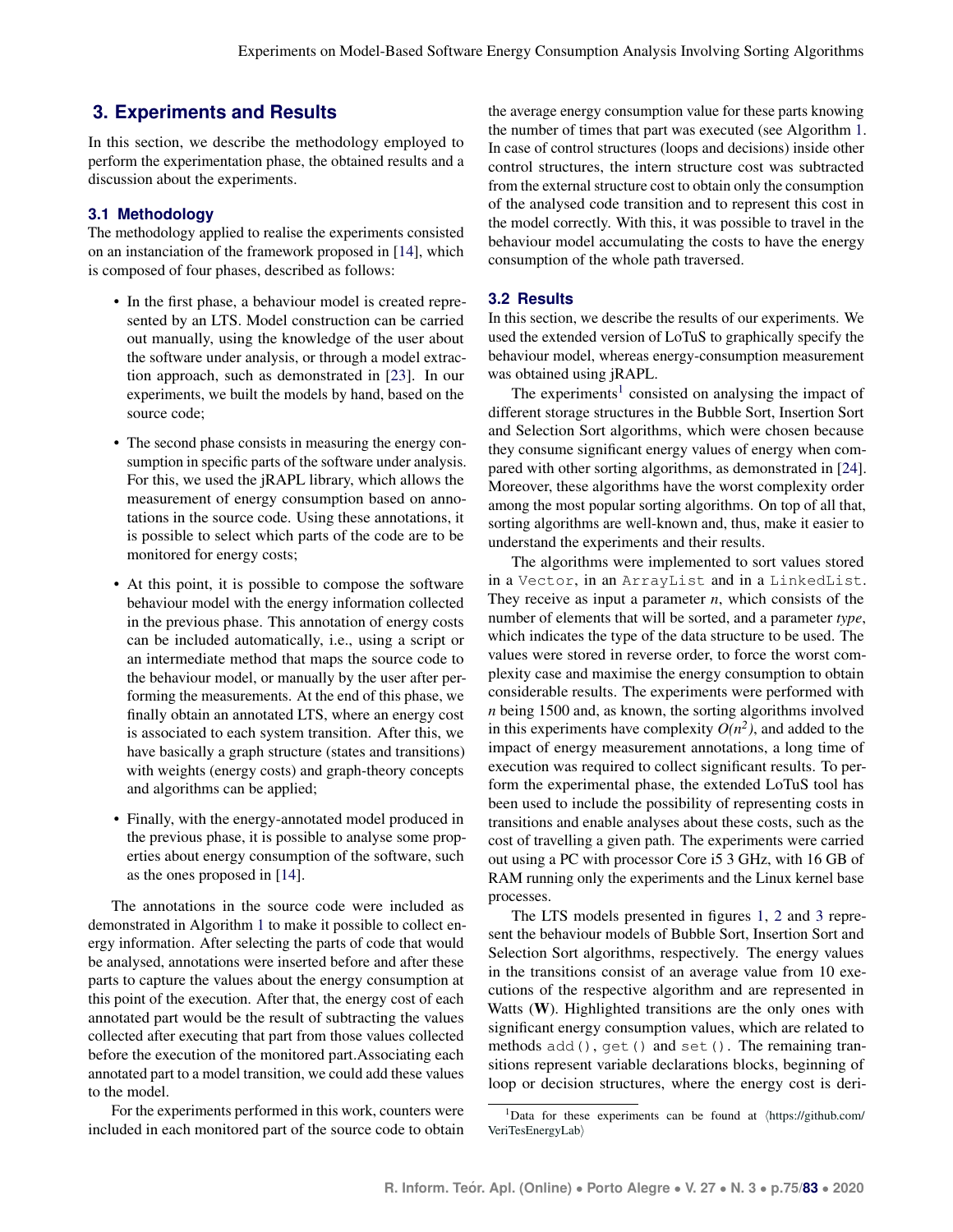Algorithm 1: Code annotation example.

| initialisation:                                                                           |  |
|-------------------------------------------------------------------------------------------|--|
| <b>before A</b> $\leftarrow$ jRAPL_before();                                              |  |
| for <i>condition</i> do                                                                   |  |
| $for Counter++;$                                                                          |  |
| [block code];                                                                             |  |
| <b>beforeB</b> $\leftarrow$ jRAPL_before();                                               |  |
| <b>if</b> condition then                                                                  |  |
| $ifCounter++;$                                                                            |  |
| [block code];                                                                             |  |
| $afterB \leftarrow jRAPL_after();$                                                        |  |
| <b>consumptionB</b> $\leftarrow$ consumptionB + (afterB - beforeB);                       |  |
| $\mathbf{afterA} \leftarrow \text{jRAPL}_{\text{after}}(\dots);$                          |  |
| <b>consumptionA</b> $\leftarrow$ afterA - beforeA;                                        |  |
| //Compute the difference between the measurements;                                        |  |
| $averageConsumptionB \leftarrow consumptionB \div ifCounter;$                             |  |
| <b>averageConsumptionA</b> $\leftarrow$ (consumptionA - consumptionB) $\div$ for Counter; |  |
|                                                                                           |  |

<span id="page-4-0"></span>sive and, for this reason, are not represented in the model. When a user informs an argument *type=1*, the algorithm executes the opt1 path, which performs the sorting operations with a Vector structure; for *type=2*, opt2 is executed, using an ArrayList structure; and the last option is *type=3* to execute opt3 path, which consists in executing the sorting algorithm with a LinkedList structure.

As mentioned before, the LoTuS tool has been extended to enable analyses about a given path represented by an execution trace. With this functionality, it is possible to select a path to observe a specific property, such as the energy cost of an iteration in a particular data structure. These analyses can be observed in Table [1.](#page-6-1) Note that costs are small because the traces represent single paths executed by the program.

Table [2](#page-8-1) contains the average total cost for 10 executions of the algorithms for each structure. It shows the impact on energy consumption of changing the storage structure, where the LinkedList structure has the highest energy consumption and the ArrayList has the lowest. As described in [\[21\]](#page-9-20) and shown in their results<sup>[2](#page-0-0)</sup>, the ArrayList has the lowest energy consumption for add() and set() methods, while Vector has the lowest energy consumption for get() method. The LinkedList structure has the highest energy cost for all methods.

#### **3.3 Discussion**

The experiments presented here show the possibility of understanding software behaviour energy consumption through the use of a combination of an energy measurement tool and LTS analysis. Based on this information, it becomes possible to argue that the ArrayList is the best data structure for the sorting algorithms involved in this work in terms of energy efficiency, when one considers the structures involved in the

experiments. The results also show the potential of this approach to provide support for the creation and evolution of energy-efficient software.

Although the sorting algorithms analysed have complexity  $O(n^2)$ , it is visible through the obtained results that the Bubble Sort algorithm demands a higher energy consumption than Insertion Sort and Selection Sort algorithms, consuming in some cases the double of energy. Hence, it demonstrates that there is not a strong correlation between time complexity and energy consumption. This result alone fosters our goal of investigating further an idea of energy complexity an how it compares to time and space complexity.

This work studied specifically some of the most popular and costly sorting algorithms, but the methodology employed to execute the experiments can be applied in other areas and, following, we present some of these areas where energy consumption can be a concern:

- Energy Optimisation: The techniques and software presented here can be an interesting application to optimise software during development or evolution with the goal of improving energy efficiency. With this, it is possible to discover and visualise what specific behaviours cause inefficiency on energy consumption, thus allowing that developers to achieve energy-efficient software;
- Refactoring: Refactoring is used to improve the source code organisation through the applications of modifications in code structure without affecting the software behaviour [\[25\]](#page-10-0). Applying the energy analysis, it is possible to evaluate the impact of these code transformations on the energy consumption providing to the developer information that is used to make the best choice during the refactoring process;
- Mobile Applications: Improving the energy consump-

 $2 \langle$ <https://greenlab.di.uminho.pt/collections/> $\rangle$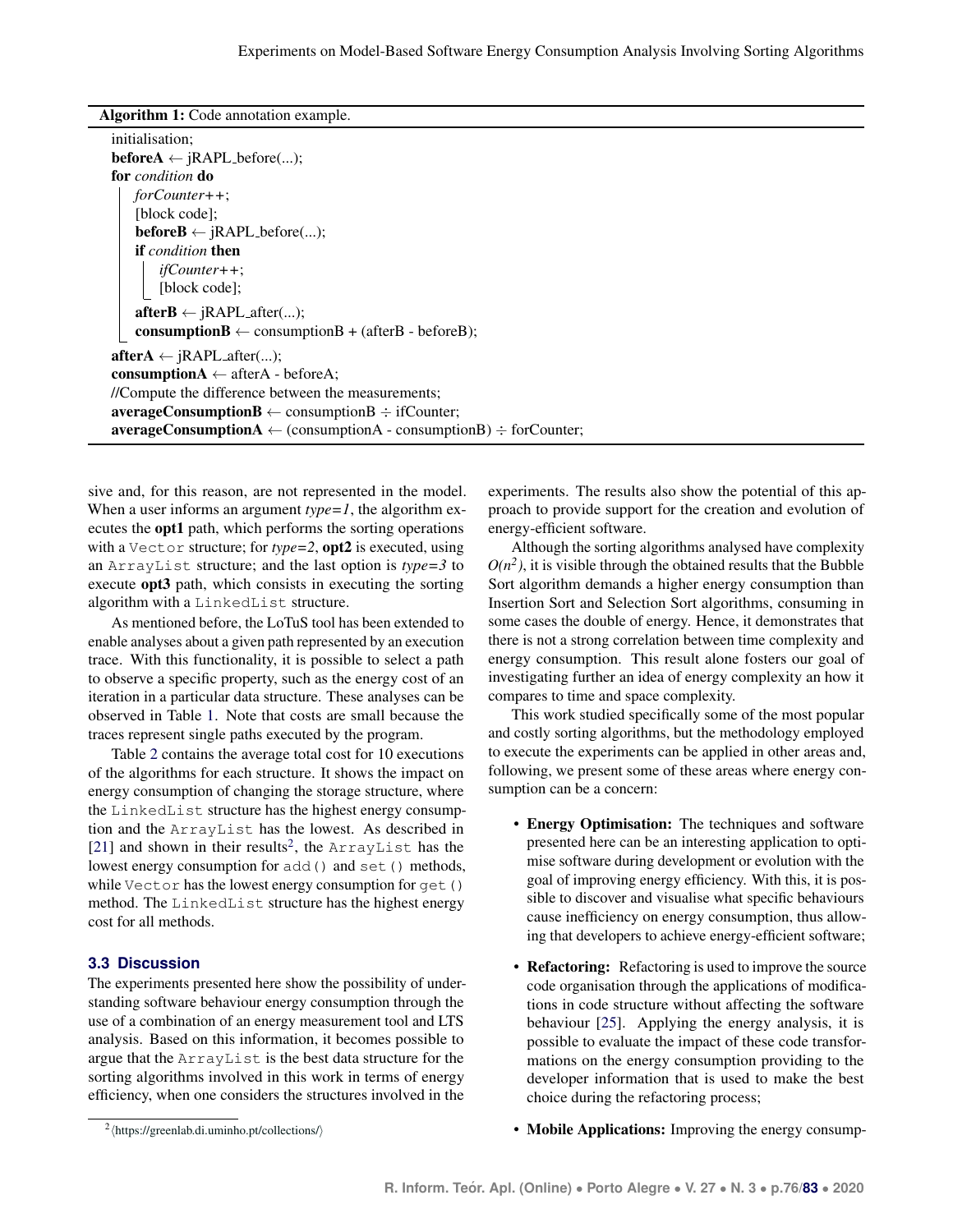<span id="page-5-1"></span>

**Figure 1.** Modelling of Bubble Sort performed in LoTuS tool.

tion of mobile applications, consequently the battery life is improved and, the methodology employed in this work can be used to identify the most costly behaviours and decrease the energy consumption of these applications.

- Embedded Systems: In particular, embedded systems are systems where hardware and software are combined and, this causes that the amount of available energy be used for both type of components. As is the case of mobile applications, embedded systems many times have limited battery to execute their functions. With the help of simulators of architecture and microprocessors, it is possible to evaluate the impact of replacing not only source code parts but also hardware components to check the influence of different settings in energy consumption;
- Self-adaptative Systems: Self-adaptive systems are able to adjust their behaviour or structure in response to their perception of the environment and the system itself [\[26\]](#page-10-1). Using the energy consumption feedback, it is possible to generate adjustments in the system to induce an adaptation strategy that reduces energy consumption.

We were confronted with some questions during the experimental phase, such as:

- How to define the abstraction level of the software behaviour during the model construction. As our modelling approach supports different levels of abstraction, finding the appropriate level for each type of analysis is some times not trivial. We are still not sure whether it would be possible to have models involving elements with different levels of abstraction, so that energy analysis could be better customised;
- How to model loop and nested structures and realise their energy measurement to perform better analyses. As energy costs may vary with each new iteration, account for this variation could improve precision, but it is still unclear how to model this. Nested structures can be modelled as one whole structure or as separate sequentially executed structures. It will require further investigation on what is the better option and whether we should support both, as they may be applied in different scenarios;
- <span id="page-5-0"></span>• How to measuring with precision the impact of energy annotations in source code, which makes the software take more time to execute and, consequently, increases the time to perform the experiments.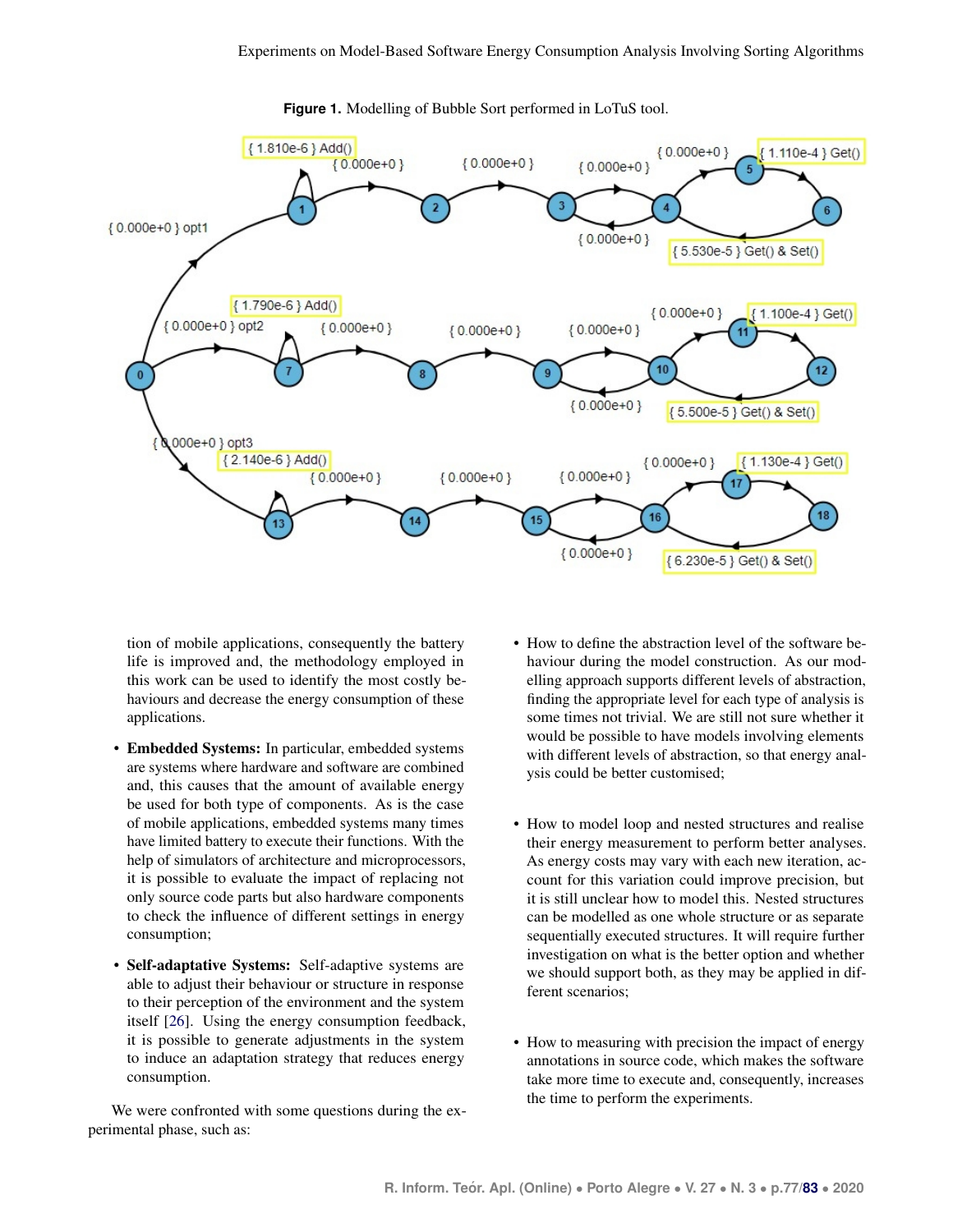<span id="page-6-0"></span>

**Figure 2.** Modelling of Insertion Sort performed in LoTuS tool.

**Table 1.** Costs of paths for each data structure.

<span id="page-6-1"></span>

| <b>Algorithm</b>      | <b>Structure</b> | <b>Execution Trace</b>                      | Cost(W)    |
|-----------------------|------------------|---------------------------------------------|------------|
| <b>Bubble Sort</b>    | Vector           | $0-1-1-2-3-4-5-6-4-3$                       | 0.00016811 |
|                       | ArrayList        | $0 - 7 - 7 - 8 - 9 - 10 - 11 - 12 - 10 - 9$ | 0.00016679 |
|                       | LinkedList       | $0-13-13-14-15-16-17-18-16-15$              | 0.00017744 |
| <b>Insertion Sort</b> | Vector           | $0-1-1-2-3-4-5-7-5-6-3$                     | 0.00023724 |
|                       | ArrayList        | $0-8-8-9-10-11-12-14-12-13-10$              | 0.00024710 |
|                       | LinkedList       | 0-15-15-16-17-18-19-21-19-20-17             | 0.00025133 |
| <b>Selection Sort</b> | Vector           | $0-1-1-2-3-4-5-6-5-7-3$                     | 0.00011344 |
|                       | ArrayList        | $0-8-8-9-10-11-12-13-12-14-10$              | 0.00011170 |
|                       | LinkedList       | 0-15-15-16-17-18-19-20-19-21-17             | 0.00012570 |

# **4. Related Work**

In this section, we describe some related work. We focus on two groups of work: previous studies involving behaviour models to represent energy costs and other research on how to analyse energy consumption. We do not report on approaches or tools for energy measurement because it is not our objective to propose a new way of doing that. Rather, we assume energy costs will be collected using one of the available tools and concentrate on how to extract the most from these data.

#### **4.1 Energy Models**

In [\[27\]](#page-10-2), software energy consumption is described as behavioural contracts based on Power Consumption Automata (PCA). Properties written in terms of weighted linear temporal logic with freeze quantifiers are proposed to analyse the models. However, no example concrete example of usage of such

model and logic was presented. Moreover, PCA describes the system in terms of power states, whereas we describe software behaviour and enhance it with energy information.

Considering energy-cost modelling, some other approaches, such as [\[28\]](#page-10-3) [\[29\]](#page-10-4), model energy costs using Markov chains and use PRISM [\[22\]](#page-9-21) to run quantitative analyses based on probabilistic information. In the approach described in [\[28\]](#page-10-3) the costs/rewards feature of PRISM is used to assign costs to states/transitions. A limitation of the aforementioned approaches is that analyses about paths are not supported, due to the type of logic adopted to describe properties. Hence, questions that either require producing sequences of actions or evaluating specific executions (e.g., the most/least costly behaviour) could not be easily executed, if at all. Another problem of using PRISM is the lack of model visualisation, which can not only help construct the model, but also make it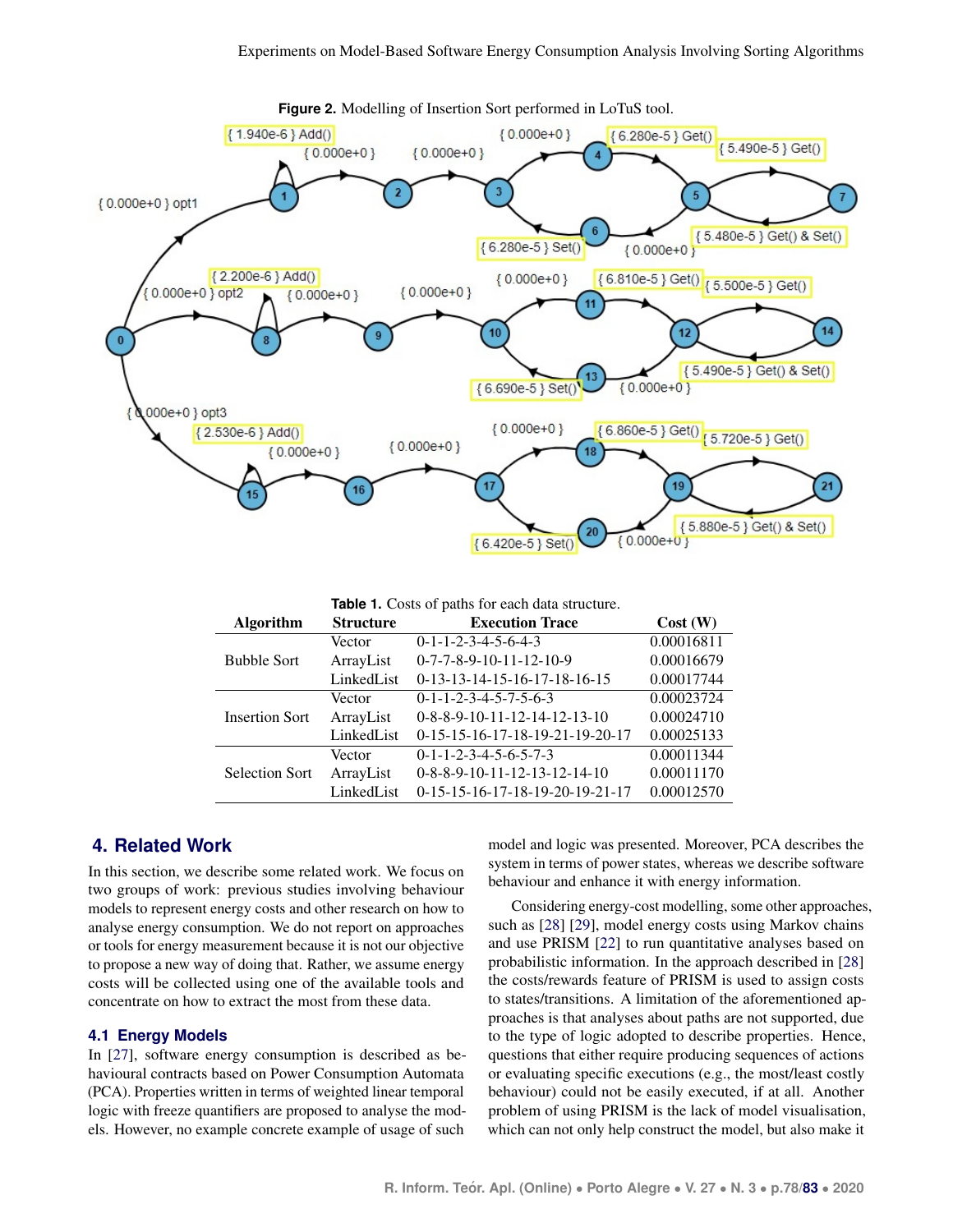<span id="page-7-0"></span>

**Figure 3.** Modelling of Selection Sort performed in LoTuS tool.

easier to identify what could be modified to enhance energy efficiency.

#### **4.2 Energy Consumption Analysis**

Software energy consumption research has so far been focused on measuring energy costs. The work described in [\[4\]](#page-9-3) concentrated on detecting excessive or anomalous energy consumption in software, focused on optimising the energy consumption in IT resources knowing how much power an application is consuming. Analyses have been conducted on the influence of data structures on energy consumption [\[21\]](#page-9-20) [\[30\]](#page-10-5) [\[31\]](#page-10-6), introducing a methodology to optimise Java programs and decrease its energy consumption replacing data structures for a more energy-efficient alternative. The research presented in [\[32\]](#page-10-7) described the development process of a profiler for measuring the energy consumption of source code points. In [\[33\]](#page-10-8), critical energy areas were identified using a statistical method to associate responsibility for energy consumption to source code components. There have also been studies focusing on estimating energy costs with the goal of optimising and extending battery life in embedded systems [\[34\]](#page-10-9) [\[35\]](#page-10-10) and mobile devices [\[36\]](#page-10-11) [\[37\]](#page-10-12) [\[38\]](#page-10-13), such in [\[39\]](#page-10-14), where a study was performed to find alternative colours palette in user interfaces of mobile applications to optimise energy consumption while using consistent colours with respect to the original colour pallet. Nevertheless, none of the above studies employs a model as basis for their analyses, which limits their analysis

capacity, since abstractions enable analyses that could not be or would be very difficult to be carried out directly on the actual software.

Some studies show how to curtail energy consumption during software development: this is done by using a searchbased modification of the software system as an instance of Genetic Improvement. In this metric, it is sought to adapt the program and generate some related versions that hold some properties and improve others [\[40\]](#page-10-15).

The work presented in [\[41\]](#page-10-16) show how some decisions during the software development process can influence the energy cost. In their experiments, they performed energy measurements of various Java Application Programming Interface (API), evaluate for operations like file reading, file copy, file compression, and file decompression. Through this study, they found out that using APIs with different buffer sizes it is possible to save energy. Regarding user decisions, the work described in [\[42\]](#page-10-17) shows how a software consumes more or less energy depending on user requirements and choices.

The impact of energy costs in software development has been studied [\[38\]](#page-10-13) [\[43\]](#page-10-18). In [\[43\]](#page-10-18), they checked a new way for aligning software design to energy consumption and is shown empirically in some different software implementations. For this experimentation, they used design patterns, which is a way of evaluating how implementation decisions can influence energy usage. The work of [\[38\]](#page-10-13) exploits the consumption in different algorithms of machine learning on smartphones con-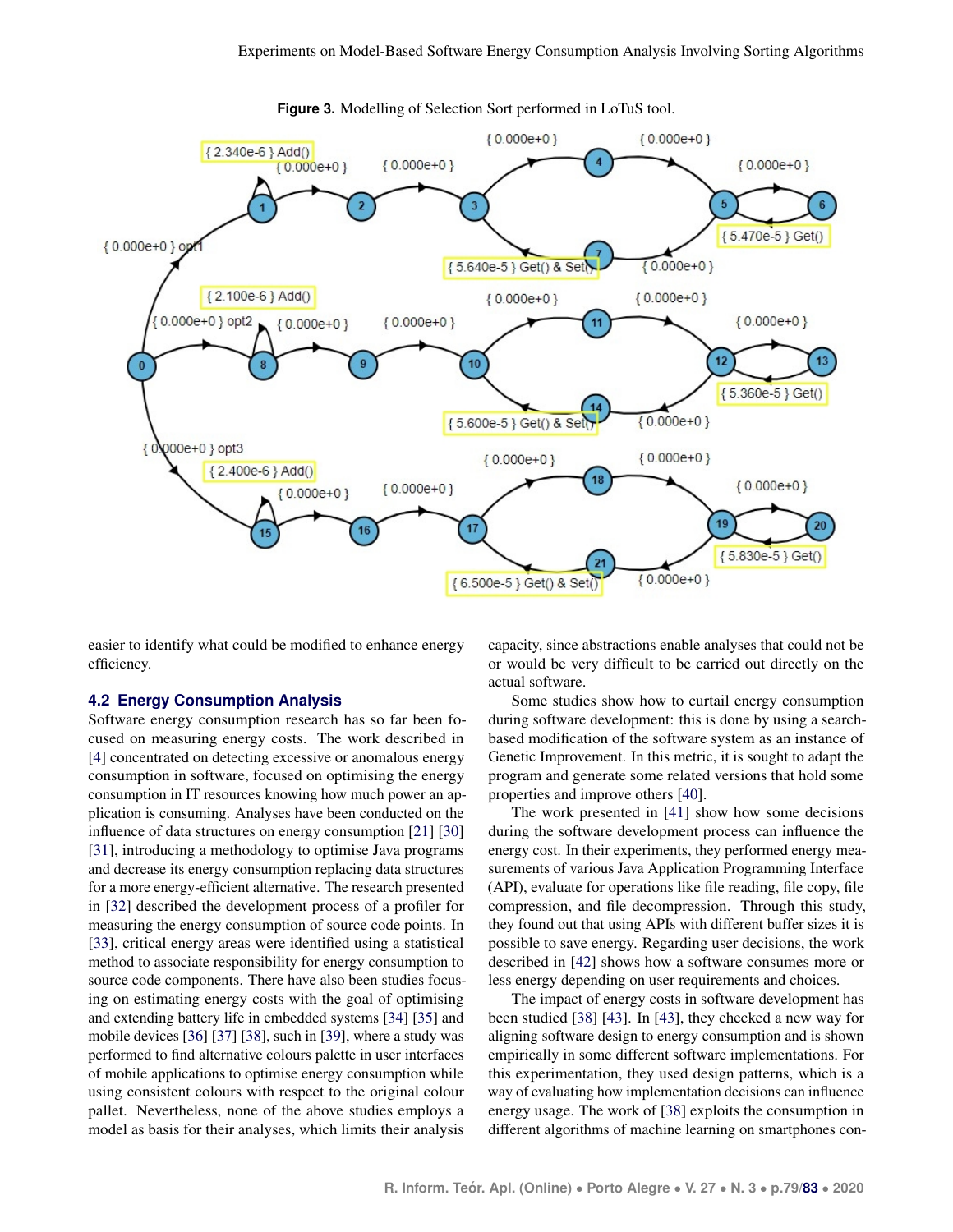| <b>Algorithm</b>      | <b>Structure</b> | <b>Total Consumption (W)</b> |
|-----------------------|------------------|------------------------------|
|                       | Vector           | $249.495\overline{15}$       |
| <b>Bubble Sort</b>    | ArrayList        | 246.32837                    |
|                       | LinkedList       | 258.02736                    |
|                       | Vector           | 123.96702                    |
| <b>Insertion Sort</b> | ArrayList        | 124.29720                    |
|                       | LinkedList       | 130.98218                    |
|                       | Vector           | 123.51673                    |
| <b>Selection Sort</b> | ArrayList        | 120.90212                    |
|                       | LinkedList       | 126.06802                    |

<span id="page-8-1"></span>**Table 2.** Average total cost for each algorithm executed with each data structure.

sidering aspects such as dataset size, number of data attributes, etc.

Many techniques have been created to get lower energy consumption from software systems. One of these techniques studied how to use data structures for energy efficiency [\[21\]](#page-9-20) [\[30\]](#page-10-5) and android language [\[44\]](#page-10-19), as well as has been studied how different programming languages affect the final energy consumption, be it in mobile or desktop applications [\[18\]](#page-9-17) [\[45\]](#page-10-20) [\[46\]](#page-10-21). Some work [\[47\]](#page-10-22) [\[36\]](#page-10-11) seek to anticipate how much operations will be spent in software systems.

None of the above studies combines the measurement of energy with behaviour models. The experiments and analyses performed in our work demonstrated the possibility of combination of these approaches, providing to the user a way to improve their software behaviour when the goal is energy efficiency.

# <span id="page-8-0"></span>**5. Conclusions and Future Work**

With the performed experiments, it was possible to investigate how the combination of an energy measurement tool and an LTS-analysis tool works and how this combination can help developers produce and evolve energy-efficient software, providing a visualisation of the software behaviour and the energy consumption of the source code parts with a granularity that can be defined by the user.

We intend, as future work, to investigate whether this approach is the most suitable for energy-consumption analysis, developing other experiments, in particular involving multiple components. In the context of multi-component systems, the total energy consumption should account for the energy consumed by all of its components. How interactions of these components affect energy costs and how replacing one component by another may impact energy costs will a subject of study.

Concerning the measurement of energy consumption of sorting algorithms, we intend to compare all the popular sorting algorithms, such Quicksort, Heapsort, Merge Sort, Shellsort and others with different storage structures and different number of elements to be sorted, investing more time on the experiments an perform the analysis of more energy properties.

We would like to evaluate and analyse different levels of

abstraction in the LTS model. Although associating energy costs to method executions seems natural, it may be necessary to work with specific code elements, such as iteration blocks, selection blocks, etc. Moreover, we have to investigate how to represent energy costs regarding nested blocks and iterations.

When the subject is software energy efficiency, a question comes up: a quick execution of a program means to have an energy-efficient program? Some studies such as [\[12\]](#page-9-11), [\[48\]](#page-10-23), and [\[49\]](#page-11-1) say that substituting energy optimisation by performance optimisation is insufficient and some times incorrect. In [\[50\]](#page-11-2) a study was performed with the objective to relate energy consumption, time of execution and memory and they affirm that energy consumption does not depend only on the execution time. On the other hand, the study described in [\[51\]](#page-11-3) supports that energy and time are directly related. Therefore, a possible analysis would be whether time-efficient algorithms are also energy-efficient algorithms. This could lead to the definition of energy complexity classes and create a new aspect related to software development that could be considered when comparing different solutions.

Finally, we plan to combine energy costs with probabilistic behaviour, enabling a developer to discover what is the probability of executing the most/least costly behaviours and decide whether it is worth - or necessary - to make some change in the their code to improve software efficiency. We will also study whether it is possible to provide some recommendations on how a developer should carry out these necessary changes. In addition to all that, the use of a model extraction approach, such as [\[23\]](#page-9-22), could ease the modelling effort, thus making it easier to adopt energy analysis as part of a software development process. However, we would have to determine how to combine a extracted models with the collected energy information.

## **Acknowledgements**

This work is partially supported by CNPq/Brazil under the grant Universal 131260/2019-7.

# **Author contributions**

Danilo S. Alves: Carrying out the experiments and paper writing.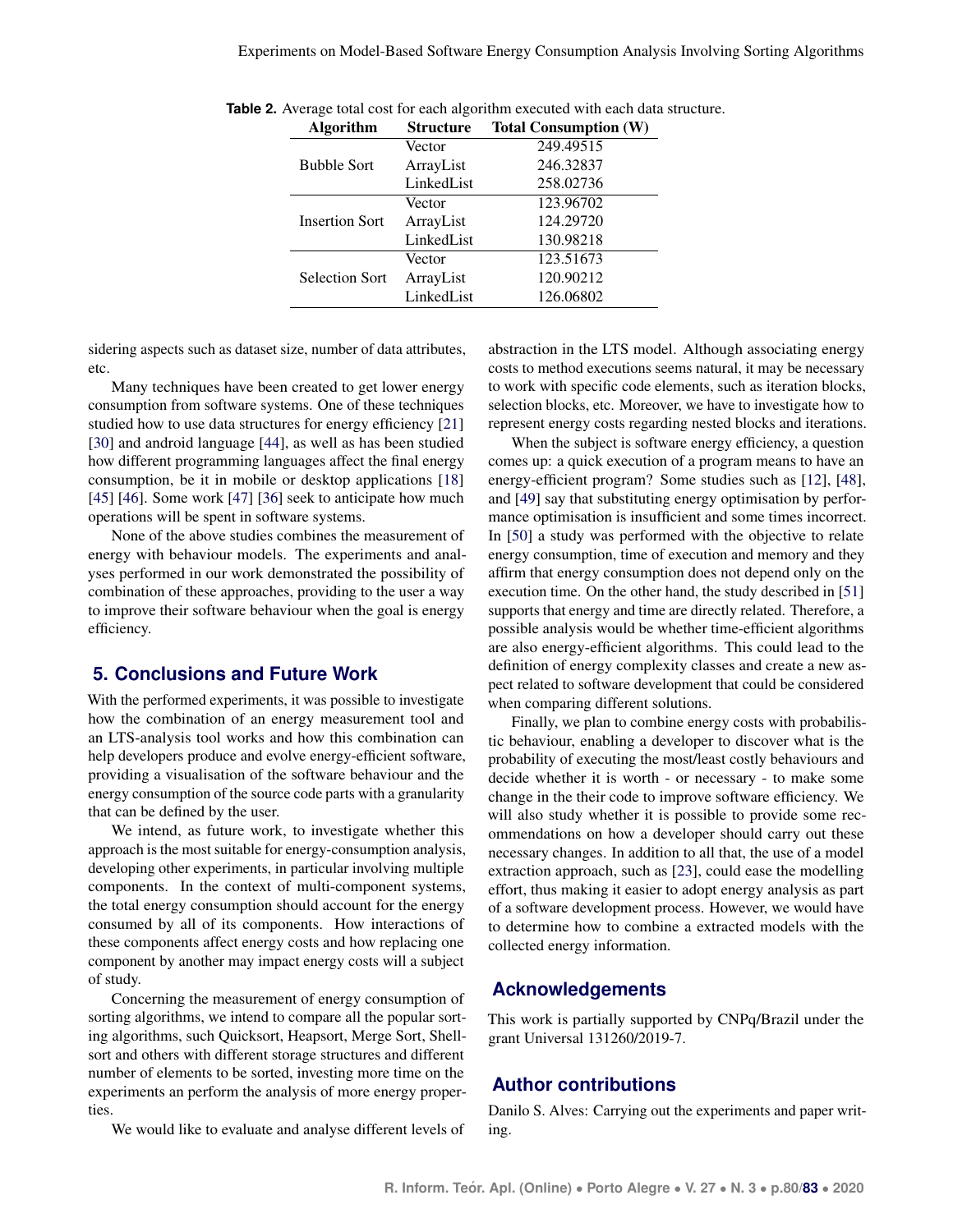Oseias A. Ferreira: Carrying out the experiments and paper writing.

Lucio M. Duarte: Paper writing and revision.

Davi Silva: Carrying out the experiments.

Paulo H. Maia: Paper revision.

# **References**

<span id="page-9-0"></span>[1] KHALID, H.; SHIHAB, E.; AL. et. What Do Mobile App Users Complain About? *IEEE Software*, v. 32, n. 3, p. 70–77, May 2015.

<span id="page-9-1"></span>[2] PINTO, G.; CASTOR, F. Energy efficiency: A new concern for application software developers. *CACM*, ACM, New York, NY, USA, v. 60, n. 12, p. 68–75, December 2017.

<span id="page-9-2"></span>[3] ALBERS, S. Energy-efficient algorithms. *CACM*, ACM, New York, NY, USA, v. 53, n. 5, p. 86–96, maio 2010. Disponível em:  $\langle$ [http://doi.acm.org/10.1145/1735223.](http://doi.acm.org/10.1145/1735223.1735245)  $1735245$ .

<span id="page-9-3"></span>[4] SINGH, V. K.; DUTTA, K.; AL. et. Estimating the energy consumption of executing software processes. In: *Green-Com, iThings and CPSCom 2013*. [S.l.: s.n.], 2013. p. 94–101.

<span id="page-9-4"></span>[5] KULKARNI, P. et al. Fast searches for effective optimization phase sequences. *SIGPLAN Not.*, ACM, New York, NY, USA, v. 39, n. 6, p. 171–182, jun. 2004. Disponível em:  $\langle$ <http://doi.acm.org/10.1145/996893.996863> $\rangle$ .

<span id="page-9-5"></span>[6] KOOMEY, J. G. Worldwide electricity used in data centers. *Environmental research letters*, IOP Publishing, v. 3, n. 3, p. 034008, 2008.

<span id="page-9-6"></span>[7] WHITNEY, J.; DELFORGE, P. Data center efficiency assessment. *Issue paper on NRDC (The Natural Resource Defense Council)*, 2014.

<span id="page-9-7"></span>[8] DORN, J. et al. Automatically exploring tradeoffs between software output fidelity and energy costs. *IEEE Transactions on Software Engineering*, IEEE, v. 45, n. 3, p. 219–236, 2017.

<span id="page-9-8"></span>[9] HUANG, C.; TSAO, S. Minimizing energy consumption of embedded systems via optimal code layout. *IEEE Transactions on Computers*, v. 61, n. 8, p. 1127–1139, Aug 2012.

<span id="page-9-9"></span>[10] RAGHUNATHAN, V. et al. Energy-aware wireless systems with adaptive power-fidelity tradeoffs. *IEEE Transactions on Very Large Scale Integration (VLSI) Systems*, v. 13, n. 2, p. 211–225, Feb 2005.

<span id="page-9-10"></span>[11] CHAI, Q. et al. Empowering Designers to Estimate Function-Level Power for Developing Green Applications. In: *Proceedings - 2013 International Conference on Cloud and Service Computing, CSC 2013*. [S.l.: s.n.], 2013. p. 57– 62.

<span id="page-9-11"></span>[12] PANG, C. et al. What do programmers know about software energy consumption? *IEEE Software*, IEEE, v. 33, n. 3, p. 83–89, 2015.

<span id="page-9-12"></span>[13] MANOTAS, I.; POLLOCK, L.; CLAUSE, J. Seeds: a software engineer's energy-optimization decision support framework. In: ACM. *Proceedings of the 36th International Conference on Software Engineering*. [S.l.], 2014. p. 503–514.

<span id="page-9-13"></span>[14] DUARTE, L. M. et al. A model-based framework for the analysis of software energy consumption. In: ACM. *Proceedings of the XXXIII Brazilian Symposium on Software Engineering*. [S.l.], 2019. p. 67–72.

<span id="page-9-14"></span>[15] LIU, K.; PINTO, G.; AL. et. Data-oriented characterization of application-level energy optimization. In: EGYED, A.; SCHAEFER, I. (Ed.). *Fundamental Approaches to Software Engineering*. Berlin, Heidelberg: Springer Berlin Heidelberg, 2015. p. 316–331.

<span id="page-9-15"></span>[16] KELLER, R. M. Formal Verification of Parallel Programs. *CACM*, v. 19, n. 7, p. 371–384, July 1976.

<span id="page-9-16"></span>[17] BARBOSA, D. M. et al. Lotus@Runtime: A Tool for Runtime Monitoring and Verification of Self-adaptive Systems. In: *Proceedings of the 12th International Symposium on Software Engineering for Adaptive and Self-Managing Systems*. Piscataway, NJ, USA: IEEE Press, 2017. (SEAMS '17), p. 24–30. Disponível em:  $\langle$ [https://doi.org/10.1109/SEAMS.](https://doi.org/10.1109/SEAMS.2017.18)  $2017.18$ .

<span id="page-9-17"></span>[18] LI, D.; HALFOND, W. G. J. An Investigation into Energy-saving Programming Practices for Android Smartphone App Development. In: *Proceedings of the 3rd International Workshop on Green and Sustainable Software*. New York, NY, USA: ACM, 2014. (GREENS 2014), p. 46–53. Disponível em:  $\langle$ [http://doi.acm.org/10.1145/2593743.](http://doi.acm.org/10.1145/2593743.2593750)  $2593750$ .

<span id="page-9-18"></span>[19] BINKERT, N.; BECKMANN, B.; AL. et. The Gem5 Simulator. *SIGARCH Comput. Archit. News*, ACM, New York, NY, USA, v. 39, n. 2, p. 1–7, ago. 2011.

<span id="page-9-19"></span>[20] LI, S. et al. McPAT: An Integrated Power, Area, and Timing Modeling Framework for Multicore and Manycore Architectures. In: *2009 42nd Annual IEEE/ACM International Symposium on Microarchitecture (MICRO)*. [S.l.: s.n.], 2009. p. 469–480.

<span id="page-9-20"></span>[21] PEREIRA, R.; COUTO, M.; AL. et. The influence of the Java collection framework on overall energy consumption. In: ACM. *Proceedings of the 5th International Workshop on Green and Sustainable Software*. [S.l.], 2016. p. 15–21.

<span id="page-9-21"></span>[22] KWIATKOWSKA, M.; NORMAN, G.; AL. et. PRISM: Probabilistic symbolic model checker. In: KEMPER, P. (Ed.). *Proc. of the Tools Session of Aachen 2001 Intl Multiconference on Measurement, Modelling and Evaluation of Computer-Communication Systems*. [S.l.: s.n.], 2001. p. 7–12. Available as Technical Report 760/2001, University of Dortmund.

<span id="page-9-22"></span>[23] DUARTE, L. M.; KRAMER, J.; AL. et. Using contexts to extract models from code. *Software and Systems Modeling*, v. 16, n. 2, p. 523–557, 2017.

<span id="page-9-23"></span>[24] BUNSE, C. et al. Exploring the energy consumption of data sorting algorithms in embedded and mobile environments.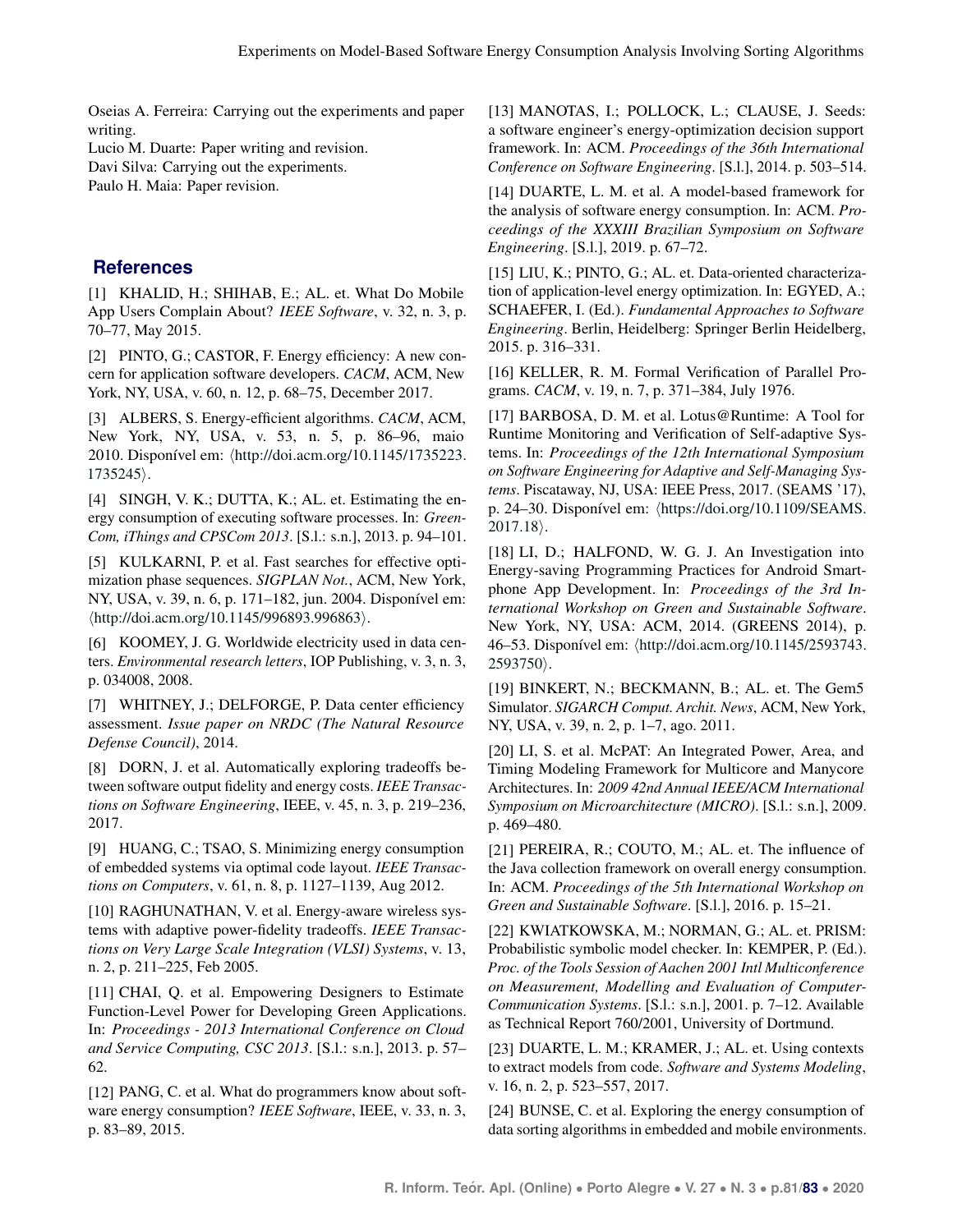In: IEEE. *2009 Tenth International Conference on Mobile Data Management: Systems, Services and Middleware*. [S.l.], 2009. p. 600–607.

<span id="page-10-0"></span>[25] FOWLER, M. *Refactoring: improving the design of existing code*. [S.l.]: Addison-Wesley Professional, 2018.

<span id="page-10-1"></span>[26] CHENG, B. H. et al. Software engineering for selfadaptive systems: A research roadmap. In: *Software engineering for self-adaptive systems*. [S.l.]: Springer, 2009. p. 1–26.

<span id="page-10-2"></span>[27] NAKAJIMA, S. Model checking of energy consumption behavior. In: CARDIN, M.-A. et al. (Ed.). *Complex Systems Design & Management Asia*. Cham: Springer International Publishing, 2015. p. 3–14.

<span id="page-10-3"></span>[28] BAIER, C.; DUBSLAFF, C. et al. Probabilistic model checking for energy-utility analysis. In: *<i>Horizons of the Mind. A Tribute to Prakash Panangaden: Essays Dedicated to Prakash Panangaden on the Occasion of His 60th Birthday*. Cham: Springer International Publishing, 2014. p. 96–123. Disponível em:  $\langle$ [https://doi.org/10.1007/978-3-319-06880-0](https://doi.org/10.1007/978-3-319-06880-0_5)  $5$ .

<span id="page-10-4"></span>[29] DUBSLAFF, C.; KLÜPPELHOLZ, S.; BAIER, C. Probabilistic model checking for energy analysis in software product lines. In: *MODULARITY '14*. New York, NY, USA: ACM, 2014. (MODULARITY '14), p. 169-180. Disponível em:  $\langle$ <http://doi.acm.org/10.1145/2577080.2577095> $\rangle$ .

<span id="page-10-5"></span>[30] HASAN, S. et al. Energy profiles of java collections classes. In: ACM. *2016 IEEE/ACM 38th International Conference on Software Engineering (ICSE)*. [S.l.], 2016. p. 225– 236.

<span id="page-10-6"></span>[31] OLIVEIRA, W.; OLIVEIRA, R.; AL. et. Recommending energy-efficient java collections. In: IEEE PRESS. *MSR 2019*. [S.l.], 2019. p. 160–170.

<span id="page-10-7"></span>[32] SCHUBERT, S. et al. Profiling software for energy consumption. In: *2012 IEEE International Conference on Green Computing and Communications*. [S.l.: s.n.], 2012. p. 515– 522.

<span id="page-10-8"></span>[33] PEREIRA, R. Locating energy hotspots in source code. In: *39th International Conference on Software Engineering (ICSE 2017)*. [S.l.: s.n.], 2017. p. 88–90.

<span id="page-10-9"></span>[34] BRANDOLESE, C. et al. The impact of source code transformations on software power and energy consumption. *Journal of Circuits, Systems, and Computers*, World Scientific, v. 11, n. 05, p. 477–502, 2002.

<span id="page-10-10"></span>[35] JAYASEELAN, R.; MITRA, T.; LI, X. Estimating the worst-case energy consumption of embedded software. In: IEEE. *12th IEEE Real-Time and Embedded Technology and Applications Symposium (RTAS'06)*. [S.l.], 2006. p. 81–90.

<span id="page-10-11"></span>[36] HAO, S. et al. Estimating mobile application energy consumption using program analysis. In: IEEE PRESS. *35th International Conference on Software Engineering (ICSE 2013)*. [S.l.], 2013. p. 92-101.

<span id="page-10-12"></span>[37] COUTO, M. et al. Detecting anomalous energy consumption in android applications. In: SPRINGER. *Brazilian Symposium on Programming Languages*. [S.l.], 2014. p. 77–91.

<span id="page-10-13"></span>[38] MCINTOSH, A.; HASSAN, S.; HINDLE, A. What can android mobile app developers do about the energy consumption of machine learning? *Empirical Software Engineering*, Springer, v. 24, n. 2, p. 562–601, 2019.

<span id="page-10-14"></span>[39] LINARES-VÁSQUEZ, M. et al. Optimizing energy consumption of GUIs in Android apps: a multi-objective approach. In: ACM. *Proceedings of the 2015 10th Joint Meeting on Foundations of Software Engineering*. [S.l.], 2015. p. 143– 154.

<span id="page-10-15"></span>[40] PETKE, J. et al. Genetic improvement of software: A comprehensive survey. *IEEE Transactions on Evolutionary Computation*, v. 22, n. 3, p. 415–432, June 2018.

<span id="page-10-16"></span>[41] SINGH, J.; NAIK, K.; MAHINTHAN, V. Impact of developer choices on energy consumption of software on servers. *Procedia Computer Science*, Elsevier, v. 62, p. 385– 394, 2015.

<span id="page-10-17"></span>[42] ZHANG, C.; HINDLE, A.; GERMAN, D. M. The impact of user choice on energy consumption. *IEEE software*, IEEE, v. 31, n. 3, p. 69–75, 2014.

<span id="page-10-18"></span>[43] SAHIN, C. et al. Initial explorations on design pattern energy usage. In: *2012 First International Workshop on Green and Sustainable Software (GREENS)*. [S.l.: s.n.], 2012. p. 55– 61.

<span id="page-10-19"></span>[44] OLIVEIRA, W.; OLIVEIRA, R.; CASTOR, F. A study on the energy consumption of android app development approaches. In: *2017 IEEE/ACM 14th International Conference on Mining Software Repositories (MSR)*. [S.l.: s.n.], 2017. p. 42–52.

<span id="page-10-20"></span>[45] LINARES-VÁSQUEZ, M. et al. Mining energy-greedy api usage patterns in android apps: An empirical study. In: *Proceedings of the 11th Working Conference on Mining Software Repositories*. New York, NY, USA: ACM, 2014. (MSR 2014), p. 2–11. Disponível em:  $\frac{\text{http://doi.acm.org/10.1145/}}{10.1145}$  $\frac{\text{http://doi.acm.org/10.1145/}}{10.1145}$  $\frac{\text{http://doi.acm.org/10.1145/}}{10.1145}$ [2597073.2597085](http://doi.acm.org/10.1145/2597073.2597085)).

<span id="page-10-21"></span>[46] PEREIRA, R. et al. Helping programmers improve the energy efficiency of source code. In: *Proceedings of the 39th International Conference on Software Engineering Companion*. Piscataway, NJ, USA: IEEE Press, 2017. (ICSE-C '17), p. 238–240. Disponível em:  $\langle$ [https://doi.org/10.1109/ICSE-C.](https://doi.org/10.1109/ICSE-C.2017.80)  $2017.80$ .

<span id="page-10-22"></span>[47] COUTO, M. et al. Products go green: Worst-case energy consumption in software product lines. In: ACM. *Proceedings of the 21st International Systems and Software Product Line Conference-Volume A*. [S.l.], 2017. p. 84–93.

<span id="page-10-23"></span>[48] LIMA, L. G. et al. Haskell in green land: Analyzing the energy behavior of a purely functional language. In: IEEE. *2016 IEEE 23rd international conference on Software Analysis, Evolution, and Reengineering (SANER)*. [S.l.], 2016. v. 1, p. 517–528.